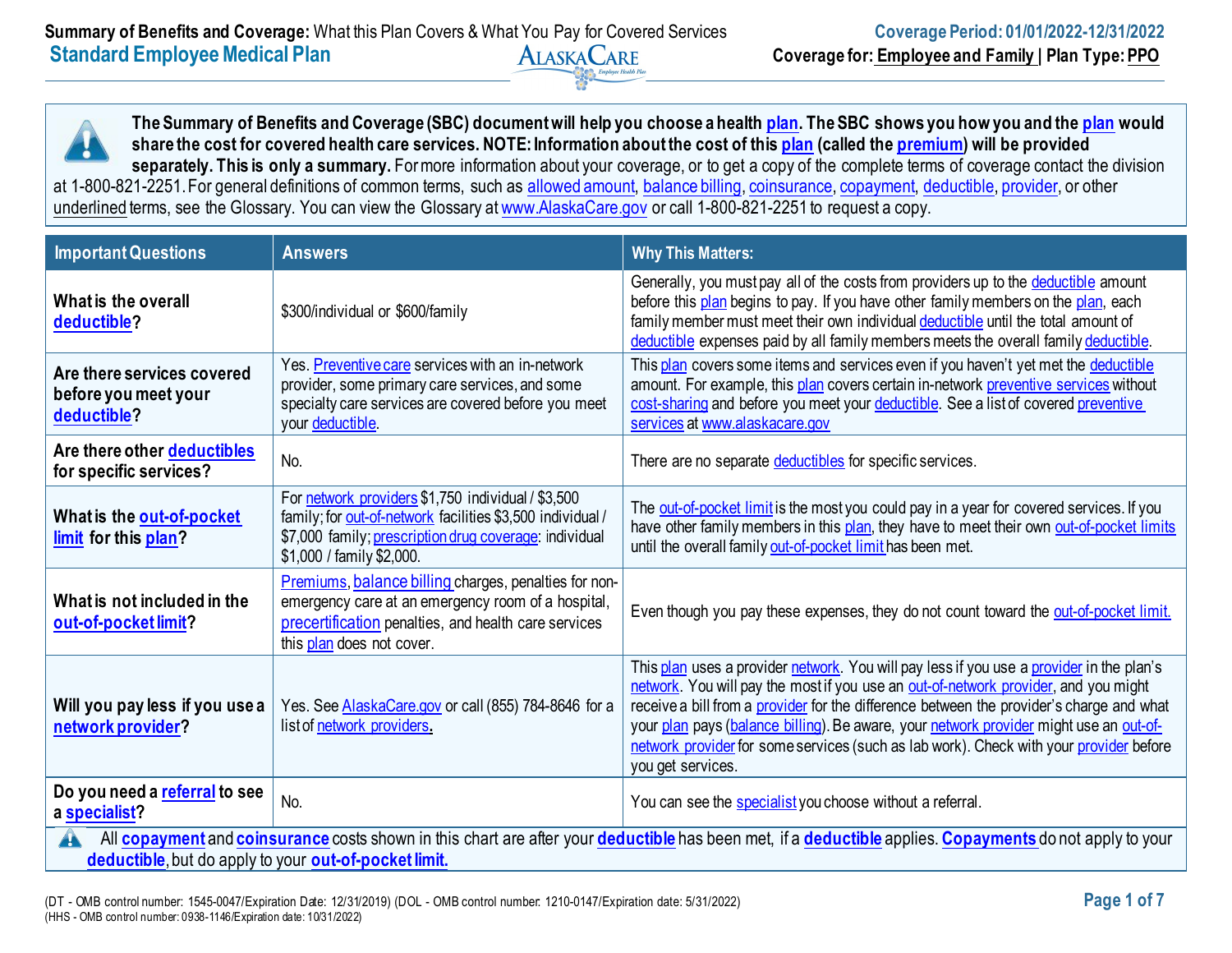|                                                              |                                                        | <b>What You Will Pay</b>                                                                                                                     |                                                           |                                                                                                                                                                                                                                                                                                                                                                                                           |  |
|--------------------------------------------------------------|--------------------------------------------------------|----------------------------------------------------------------------------------------------------------------------------------------------|-----------------------------------------------------------|-----------------------------------------------------------------------------------------------------------------------------------------------------------------------------------------------------------------------------------------------------------------------------------------------------------------------------------------------------------------------------------------------------------|--|
| <b>Common Medical Event</b>                                  | <b>Services You May</b><br><b>Need</b>                 | <b>Network Provider</b><br>(You will pay the least)                                                                                          | <b>Out-of-Network Provider</b><br>(You will pay the most) | <b>Limitations, Exceptions, &amp; Other Important</b><br><b>Information</b>                                                                                                                                                                                                                                                                                                                               |  |
|                                                              | Primary care visit to<br>treat an injury or<br>illness | \$25 copay per visit,<br>deductible does not<br>apply to office visits                                                                       | 20% coinsurance                                           | Facility charges, ancillary services and other services not<br>billed as part of an office visit by the primary care<br>physician will be subject to deductible and coinsurance.<br>20% coinsurance for hearing benefits.<br>\$0 copay (preventive care); \$25 copay (non-preventive<br>care)/Coalition Health Clinic (including associated labs).<br>\$0 copay for Teladoc general medical consultation. |  |
| If you visit a health care<br>provider's office or<br>clinic | <b>Specialist</b> visit                                | \$45 copay per visit,<br>deductible does not<br>apply to office visits                                                                       | 20% coinsurance                                           | Facility charges, ancillary services and other services not<br>billed as part of an office visit by the specialist will be<br>subject to deductible and coinsurance.<br>Chiropractic care coverage is limited to 20 visits per<br>calendar year.<br>\$0 copay for Teladoc dermatology consultation.                                                                                                       |  |
|                                                              | <b>Preventive</b><br>care/screening/<br>immunization   | No charge                                                                                                                                    | 20% coinsurance                                           | You may have to pay for services that are not<br>preventive. Ask your provider if the services you need<br>are preventive. Then check what your plan will pay for.                                                                                                                                                                                                                                        |  |
|                                                              | Diagnostic test (x-ray,<br>blood work)                 | 20% coinsurance                                                                                                                              | 40% coinsurance facility<br>services                      | Use of designated preferred hospital is required for non-<br>emergency care in Anchorage and outside of Alaska.                                                                                                                                                                                                                                                                                           |  |
| If you have a test                                           | Imaging (CT/PET<br>scans, MRIs)                        | 20% coinsurance                                                                                                                              | 40% coinsurance facility<br>services                      | Precertification is required for some imaging services<br>when using an out-of-network provider A \$400 benefit<br>reduction applies if you fail to obtain precertification as<br>required.                                                                                                                                                                                                               |  |
| If you need drugs to<br>treat your illness or<br>condition   | Maintenance generic<br>prescription drugs              | \$5 maximum copay per<br>prescription up to a 30-<br>day supply; \$10 copay<br>per prescription via<br>home delivery (31-90-<br>day supply). | 40% coinsurance                                           | Covers up to a 30-day supply (retail).<br>Home Delivery can be used for a 90-day supply of any<br>qualified prescription drug.                                                                                                                                                                                                                                                                            |  |
|                                                              | Generic drugs                                          | \$10 maximum copay<br>per prescription up to a<br>30-day supply; \$20<br>copay per prescription<br>via home delivery (31-<br>90-day supply). | 40% coinsurance                                           |                                                                                                                                                                                                                                                                                                                                                                                                           |  |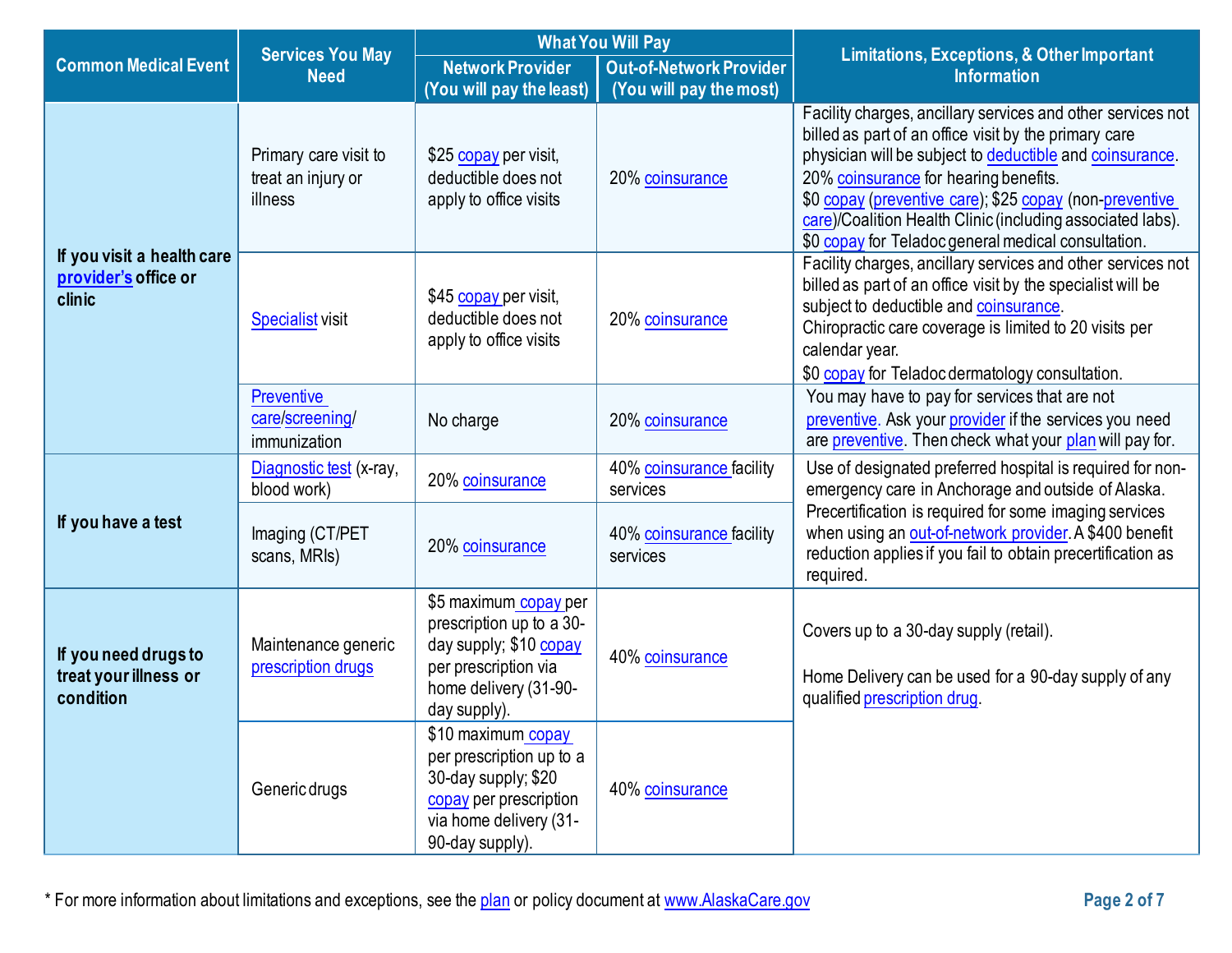|                                                                                               | <b>Services You May</b>                              |                                                                                                                                                                          | <b>What You Will Pay</b>             | <b>Limitations, Exceptions, &amp; Other Important</b>                                                                                                                                                                                                          |
|-----------------------------------------------------------------------------------------------|------------------------------------------------------|--------------------------------------------------------------------------------------------------------------------------------------------------------------------------|--------------------------------------|----------------------------------------------------------------------------------------------------------------------------------------------------------------------------------------------------------------------------------------------------------------|
| <b>Common Medical Event</b>                                                                   | <b>Need</b>                                          | <b>Network Provider</b>                                                                                                                                                  | <b>Out-of-Network Provider</b>       | <b>Information</b>                                                                                                                                                                                                                                             |
|                                                                                               |                                                      | (You will pay the least)                                                                                                                                                 | (You will pay the most)              |                                                                                                                                                                                                                                                                |
| More information about<br>prescription drug<br>coverage is available at<br>www.AlaskaCare.gov | Preferred brand drugs                                | \$35 maximum copay<br>per prescription up to a<br>30-day supply; \$50<br>copay per prescription<br>via home delivery (31-<br>90-day supply).                             | 40% coinsurance                      | Covers up to a 30-day supply (retail).                                                                                                                                                                                                                         |
|                                                                                               | Non-preferred brand<br>drugs                         | 35% coinsurance with<br>\$80 min / \$150 max per<br>prescription up to a 30-<br>day supply; \$100 copay<br>per prescription via<br>home delivery (31-90-<br>day supply). | 40% coinsurance                      | Home Delivery can be used for a 90-day supply of any<br>qualified prescription drug.<br>If you are prescribed an eligible specialty drug, you may<br>enroll in OptumRx's Variable Copay Solution (VCS)<br>program to reduce your copayment for that drug.      |
|                                                                                               | <b>Specialty drugs</b>                               | See preferred/non-<br>preferred brand name<br>drugs.                                                                                                                     | 40% coinsurance                      |                                                                                                                                                                                                                                                                |
| If you have outpatient                                                                        | Facility fee (e.g.,<br>ambulatory surgery<br>center) | 20% coinsurance                                                                                                                                                          | 40% coinsurance facility<br>services | Use of designated preferred hospital is required for non-<br>emergency care in Anchorage and outside Alaska.<br>Precertification is required for some services when using                                                                                      |
| surgery                                                                                       | Physician/surgeon<br>fees                            | 20% coinsurance                                                                                                                                                          | 20% coinsurance                      | an out-of-network provider. A \$400 benefit reduction<br>applies if you fail to obtain precertification as required.<br>No cost after you meet your deductible for episode of<br>care received through SurgeryPlus.                                            |
| If you need immediate                                                                         | <b>Emergency room care</b>                           | 20% coinsurance                                                                                                                                                          | 20% coinsurance                      | 20% coinsurance after \$100 penalty per visit for non-<br>emergency use.                                                                                                                                                                                       |
| medical attention                                                                             | <b>Emergency medical</b><br>transportation           | 20% coinsurance                                                                                                                                                          | 20% coinsurance                      | None                                                                                                                                                                                                                                                           |
|                                                                                               | <b>Urgent care</b>                                   | 20% coinsurance                                                                                                                                                          | 20% coinsurance                      | None                                                                                                                                                                                                                                                           |
| If you have a hospital<br>stay                                                                | Facility fee (e.g.,<br>hospital room)                | 20% coinsurance                                                                                                                                                          | 40% coinsurance facility<br>services | Use of designated preferred hospital is required for non-<br>emergency care in Anchorage and outside Alaska.<br>Precertification required for out-of-network care. A \$400<br>benefit reduction applies if you fail to obtain<br>precertification as required. |

\* For more information about limitations and exceptions, see the [plan](https://www.healthcare.gov/sbc-glossary/#plan) or policy document at [www.AlaskaCare.gov](http://www.alaskacare.gov/) **Page 3 of 7**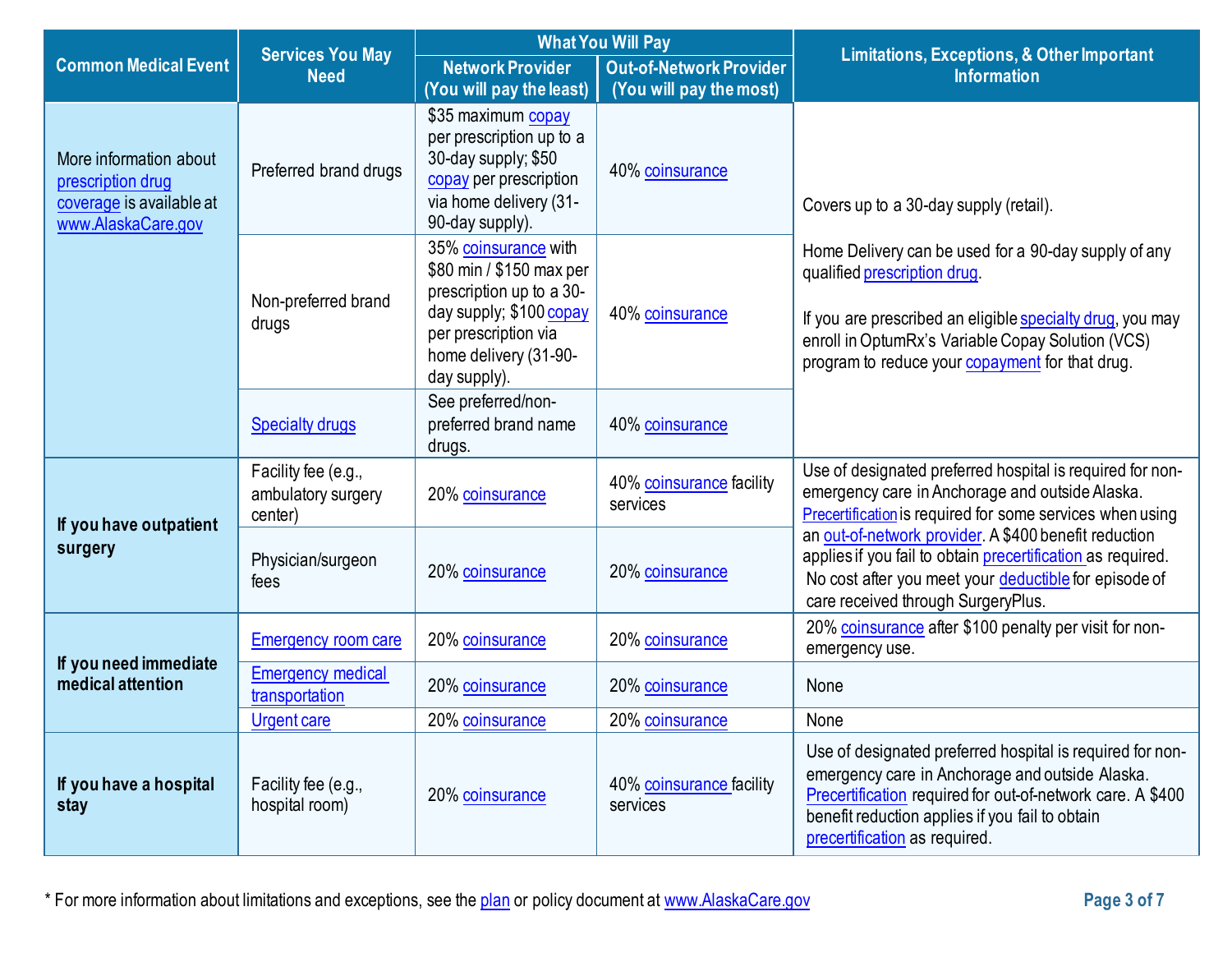|                                                              | <b>What You Will Pay</b>                     |                                                     | <b>Limitations, Exceptions, &amp; Other Important</b>     |                                                                                                                                                                                                                                                      |  |
|--------------------------------------------------------------|----------------------------------------------|-----------------------------------------------------|-----------------------------------------------------------|------------------------------------------------------------------------------------------------------------------------------------------------------------------------------------------------------------------------------------------------------|--|
| <b>Common Medical Event</b>                                  | <b>Services You May</b><br><b>Need</b>       | <b>Network Provider</b><br>(You will pay the least) | <b>Out-of-Network Provider</b><br>(You will pay the most) | <b>Information</b>                                                                                                                                                                                                                                   |  |
|                                                              | Physician/surgeon<br>fees                    | 20% coinsurance                                     | 20% coinsurance                                           | No cost after you meet your deductible for episode of<br>care received through SurgeryPlus.                                                                                                                                                          |  |
| If you need mental                                           | Outpatient services                          | \$45 copay                                          | 20% coinsurance                                           | Use of designated preferred hospital is required for non-<br>emergency care in Anchorage and outside Alaska.                                                                                                                                         |  |
| health, behavioral<br>health, or substance<br>abuse services | Inpatient services                           | 20% coinsurance                                     | 40% coinsurance facility<br>services                      | Precertification required for out-of-network care. A \$400<br>benefit reduction applies if you fail to obtain<br>precertification as required.<br>\$0 copay for Teladoc behavioral health consultation.                                              |  |
|                                                              | Office visits                                | No charge                                           | 20% coinsurance                                           | None                                                                                                                                                                                                                                                 |  |
|                                                              | Childbirth/delivery<br>professional services | 20% coinsurance                                     | 20% coinsurance                                           | Use of designated preferred hospital is required for non-<br>emergency care in Anchorage and outside Alaska.                                                                                                                                         |  |
| If you are pregnant                                          | Childbirth/delivery<br>facility services     | 20% coinsurance                                     | 40% coinsurance facility<br>services                      | Precertification required for out-of-network care. A \$400<br>benefit reduction applies if you fail to obtain<br>precertification as required. Maternity care may include<br>tests and services described elsewhere in the SBC (i.e.<br>ultrasound). |  |
|                                                              | Home health care                             | 20% coinsurance                                     | 20% coinsurance                                           | Coverage is limited to 120 visits per calendar year.<br>Precertification required for out-of-network care. A \$400<br>benefit reduction applies if you fail to obtain<br>precertification as required.                                               |  |
|                                                              | <b>Rehabilitation services</b>               | 20% coinsurance                                     | 20% coinsurance                                           | Coverage is limited to 20 visits per benefit year for spinal<br>manipulations.                                                                                                                                                                       |  |
| If you need help<br>recovering or have                       | <b>Habilitation services</b>                 | 20% coinsurance                                     | 20% coinsurance                                           | None                                                                                                                                                                                                                                                 |  |
| other special health<br>needs                                | <b>Skilled nursing care</b>                  | 20% coinsurance                                     | 20% coinsurance                                           | Precertification required for out-of-network care. A \$400<br>benefit reduction applies if you fail to obtain<br>precertification as required.                                                                                                       |  |
|                                                              | Durable medical<br>equipment                 | 20% coinsurance                                     | 20% coinsurance                                           | None                                                                                                                                                                                                                                                 |  |
|                                                              | <b>Hospice services</b>                      | 20% coinsurance                                     | 20% coinsurance                                           | Precertification required for out-of-network care. A \$400<br>benefit reduction applies if you fail to obtain<br>precertification as required.                                                                                                       |  |
|                                                              | Children's eye exam                          | Not covered                                         | Not covered                                               |                                                                                                                                                                                                                                                      |  |
| If your child needs<br>dental or eye care                    | Children's glasses                           | Not covered                                         | Not covered                                               |                                                                                                                                                                                                                                                      |  |
|                                                              | Children's dental exam                       | Not covered                                         | Not covered                                               |                                                                                                                                                                                                                                                      |  |

\* For more information about limitations and exceptions, see the [plan](https://www.healthcare.gov/sbc-glossary/#plan) or policy document at [www.AlaskaCare.gov](http://www.alaskacare.gov/) **Page 4 of 7**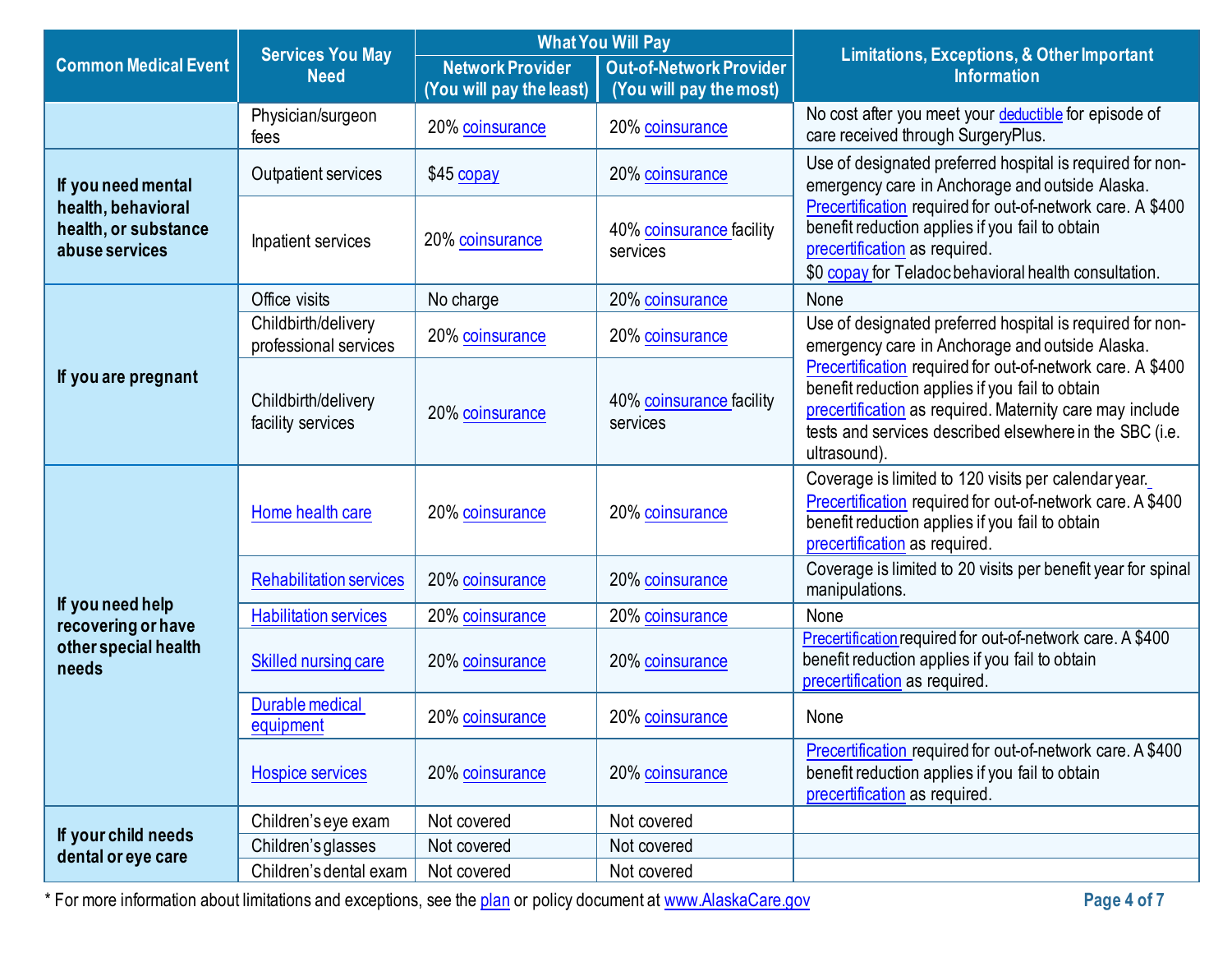## **Excluded Services & Other Covered Services:**

| Services Your Plan Generally Does NOT Cover (Check your policy or plan document for more information and a list of any other excluded services.)                                                                                                                                                                                                                                                                                                                                             |                                                                                                                                                                                                                                                                                                                                                                                                                                                                       |                                                                                                                                                                                                                                                                                                                                                                                                                                              |
|----------------------------------------------------------------------------------------------------------------------------------------------------------------------------------------------------------------------------------------------------------------------------------------------------------------------------------------------------------------------------------------------------------------------------------------------------------------------------------------------|-----------------------------------------------------------------------------------------------------------------------------------------------------------------------------------------------------------------------------------------------------------------------------------------------------------------------------------------------------------------------------------------------------------------------------------------------------------------------|----------------------------------------------------------------------------------------------------------------------------------------------------------------------------------------------------------------------------------------------------------------------------------------------------------------------------------------------------------------------------------------------------------------------------------------------|
| Acupuncture<br>Dental care (Adult and Child) except as related to medical<br>conditions of the teeth, jaw, and jaw joints as well as supporting                                                                                                                                                                                                                                                                                                                                              | tissues including bones, muscles, and nerves.<br>Infertility treatment<br>Long-term care                                                                                                                                                                                                                                                                                                                                                                              | Routine eye care (Adult and Child)<br>Routine foot care<br>Weight loss programs                                                                                                                                                                                                                                                                                                                                                              |
| Other Covered Services (Limitations may apply to these services. This is not a complete list. Please see your plan document.)                                                                                                                                                                                                                                                                                                                                                                |                                                                                                                                                                                                                                                                                                                                                                                                                                                                       |                                                                                                                                                                                                                                                                                                                                                                                                                                              |
| Bariatric surgery (one morbid obesity surgical<br>procedure within a two-year period, beginning<br>with the date of the first morbid obesity surgical<br>procedure, unless a multi-stage procedure is<br>planned.)<br>Chiropractic care (20 visit limit per benefit year)<br>Cosmetic surgery (Only to improve a significant<br>functional impairment of a body part; to correct<br>the result of an accidental injury; to correct the<br>result of an injury that occurred during a covered | surgical procedure within 24 months after the original<br>injury; to correct a gross anatomical defect present at<br>birth or appearing after birth (but not the result of an<br>illness or injury) when the defect results in severe facial<br>disfigurement, or the defect results in significant<br>functional impairment and the surgery is needed to<br>improve function.)<br>Hearing Aids (maximum \$3,000 payable every 36 rolling<br>months), 20% coinsurance | Hearing Exam (once every 24 rolling months),<br>20% coinsurance<br>Medical treatment of obesity including physical<br>exam and diagnostic tests, outpatient prescription<br>drugs and morbid obesity surgical procedures<br>Non-emergency care when traveling outside the<br>U.S.<br>Private duty nursing (provided by R.N. or L.P.N. if<br>medical condition requires skilled nursing services<br>and visiting nursing care is inadequate). |

Your Rights to Continue Coverage: There are agencies that can help if you want to continue your coverage after it ends. The contact information for those agencies is: the plan at (855) 784-8646. Other coverage options may be available to you, too, including buying individual insurance coverage through the [Health Insurance](https://www.healthcare.gov/sbc-glossary/#health-insurance) [Marketplace.](https://www.healthcare.gov/sbc-glossary/#marketplace) For more information about th[e Marketplace,](https://www.healthcare.gov/sbc-glossary/#marketplace) visit [www.HealthCare.gov](http://www.healthcare.gov/) or call 1-800-318-2596.

Your Grievance and Appeals Rights: There are agencies that can help if you have a complaint against your [plan](https://www.healthcare.gov/sbc-glossary/#plan) for a denial of a [claim.](https://www.healthcare.gov/sbc-glossary/#claim) This complaint is called a [grievance](https://www.healthcare.gov/sbc-glossary/#grievance) o[r appeal.](https://www.healthcare.gov/sbc-glossary/#appeal) For more information about your rights, look at the explanation of benefits you will receive for that medical [claim.](https://www.healthcare.gov/sbc-glossary/#claim) You[r plan](https://www.healthcare.gov/sbc-glossary/#plan) documents also provide complete information on how to submit a [claim,](https://www.healthcare.gov/sbc-glossary/#claim) [appeal,](https://www.healthcare.gov/sbc-glossary/#appeal) or a [grievance](https://www.healthcare.gov/sbc-glossary/#grievance) for any reason to your [plan.](https://www.healthcare.gov/sbc-glossary/#plan) For more information about your rights, this notice, or assistance, contact: the claims administrator at (855) 784-8646,the plan administrator at (800) 821-2251, or:

Aetna Attn: National Account CRT P.O. Box 14079 [Lexington,](http://www.aetna.com/individuals-families-health-insurance/rights-resources/complaints-grievances-appeals/index.html) KY 40512-4079

## **Does this plan provide Minimum Essential Coverage? Yes**

[Minimum Essential Coverage](https://www.healthcare.gov/sbc-glossary/#minimum-essential-coverage) generally include[s plans,](https://www.healthcare.gov/sbc-glossary/#plan) [health insurance](https://www.healthcare.gov/sbc-glossary/#health-insurance) available through the [Marketplace](https://www.healthcare.gov/sbc-glossary/#marketplace) or other individual market policies, Medicare, Medicaid, CHIP, TRICARE, and certain other coverage. If you are eligible for certain types of [Minimum Essential Coverage,](https://www.healthcare.gov/sbc-glossary/#minimum-essential-coverage) you may not be eligible for the [premium tax credit.](https://www.healthcare.gov/sbc-glossary/#premium-tax-credits)

## **Does this plan meet the Minimum Value Standards? Yes**

If your [plan](https://www.healthcare.gov/sbc-glossary/#plan) doesn't meet the [Minimum Value Standards,](https://www.healthcare.gov/sbc-glossary/#minimum-value-standard) you may be eligible for a [premium tax credit](https://www.healthcare.gov/sbc-glossary/#premium-tax-credits) to help you pay for [a plan](https://www.healthcare.gov/sbc-glossary/#plan) through the [Marketplace.](https://www.healthcare.gov/sbc-glossary/#marketplace)

#### **Language Access Services:**

Para obtener asistencia en Español, Ilame al (855) 784-8646. Kung kailangan ninyo ang tulong sa Tagalog tumawag sa (855) 784-8646. Dinek'ehgo shika at'ohwol ninisingo, kwiijigo holne'(855) 784-8646. 中文): 如果需要中文的帮助, 请拨打这个号码 (855) 784-8646.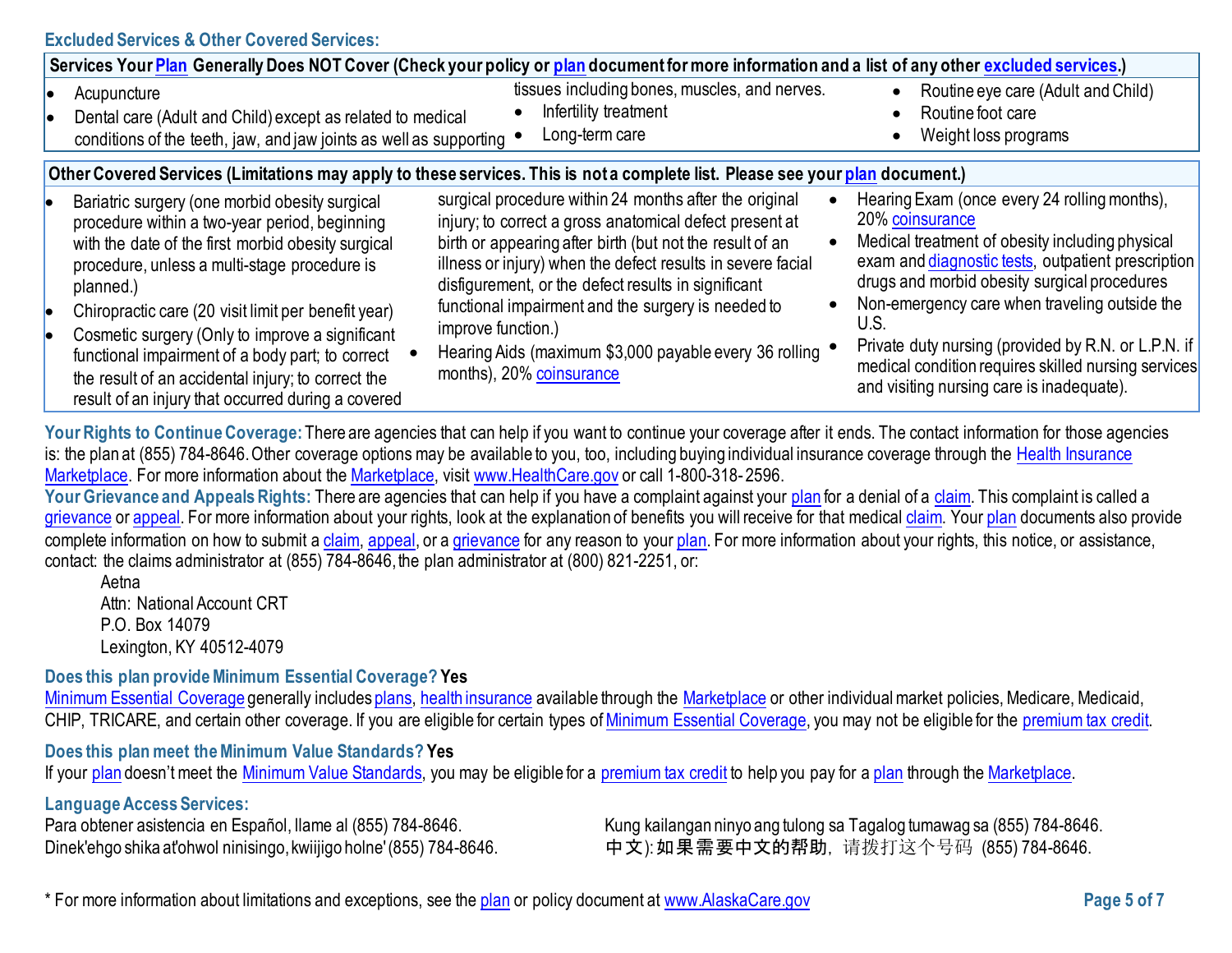**PRA Disclosure Statement:**According to the Paperwork Reduction Act of 1995, no persons are required to respond to a collection of information unless it displays a valid OMB control number.The valid OMB control number for this information collection is **0938-1146**. The time required to complete this information collection is estimated to average **0.08** hours per response, including the time to review instructions, search existing data resources, gather the data needed, and complete and review the information collection. If you have comments concerning the accuracy of the time estimate(s) or suggestions for improving this form, please write to: CMS, 7500 Security Boulevard, Attn: PRA Reports Clearance Officer, Mail Stop C4-26-05, Baltimore, Maryland 21244-1850.

*To see examples of how this [plan](https://www.healthcare.gov/sbc-glossary/#plan) might cover costs for a sample medical situation, see the next section.*